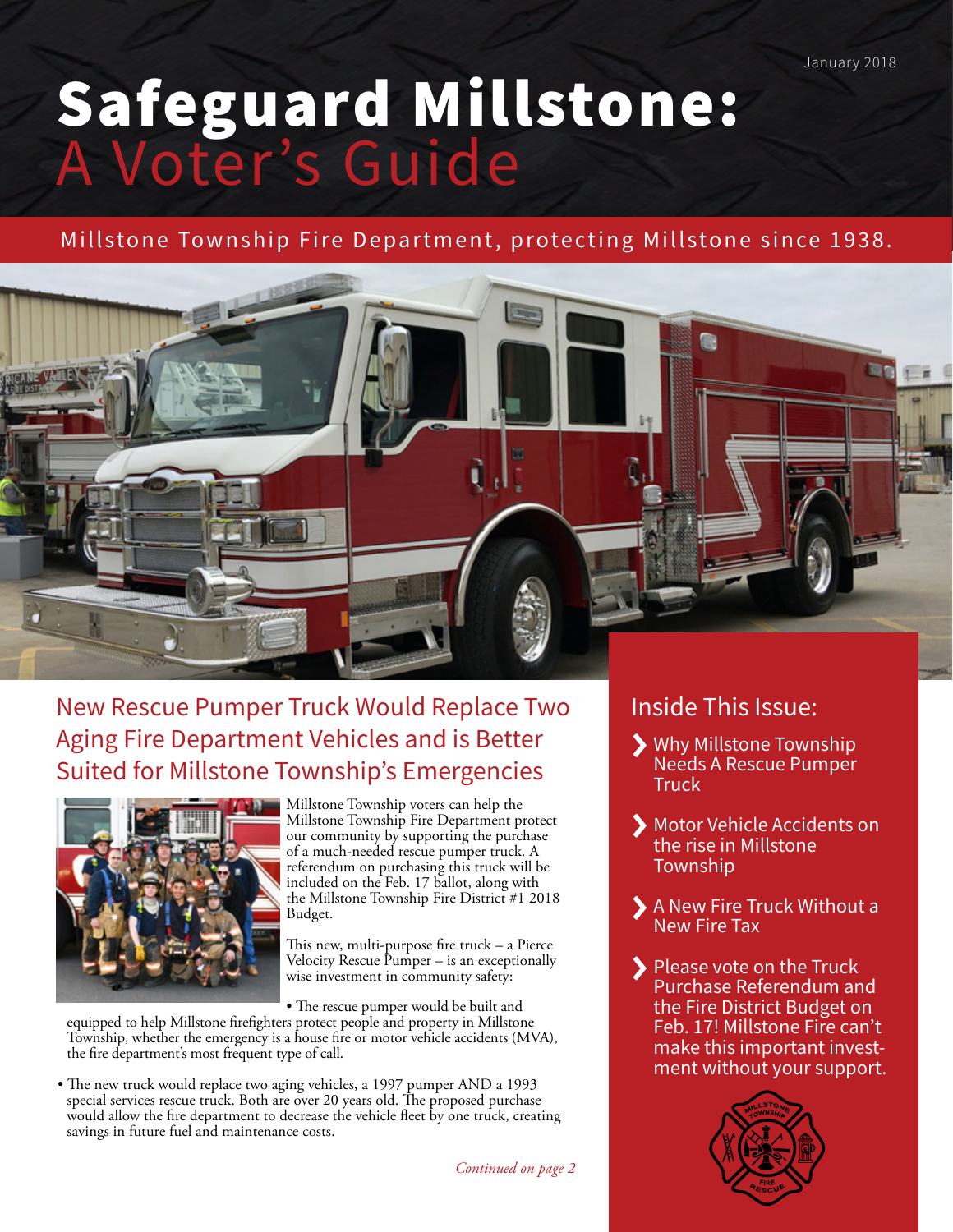# New Rescue Pumper Truck Would Replace Two Aging Fire Department Vehicles and is Better Suited for Millstone Township's Emergencies *(continued)*

- The proposed rescue pumper truck would cost no more than \$878,000. If the Millstone Township Fire Department instead replaced both existing trucks separately, the estimated cost would be in excess of \$1.3 million.
- NO TAX INCREASE IS NEEDED to purchase this truck, thanks to years of careful budgeting and sound fiscal practices.
- Low interest rates make this an especially good time to make this investment for our community. As a municipal entity, Millstone Township Fire District #1 will receive a rate even lower than the market rate through a Municipal Lease Purchase.

"The Millstone Township Fire Department has done its homework, carefully studying Millstone Township's emergency needs to determine what truck features and capabilities would best support emergency needs in this community," said Chairman of the Millstone Township Board of Fire Commissioners David Markunas. The Fire Department Truck Committee and Line Officers met with six different truck manufacturers during 2017, evaluating their trucks, workmanship, pricing and ability to meet Millstone's unique specifications. Pierce Manufacturing was finally recommended to the Fire District's Commissioners in October.

Millstone Township residents will vote Saturday, Feb. 17 on a referendum that, if passed, would enable the Millstone Township Fire District to spend no more than \$878,000 on a new rescue pumper Truck. If the referendum passes, the new rescue pumper would be built to Millstone's requirements and begin serving our community in early 2019. Millstone can't do this without your vote! Please remember to vote on Feb. 17!



# Why Millstone Township Needs A Rescue Pumper Truck

The proposed multi-purpose Pierce Velocity Rescue Pumper Truck will be specifically built to serve emergency response in Millstone Township. Here are some of the special features that enables it to do so.

**Feature:** Equipped with both a 750-gallon water tank and Class A and Class B foam systems.

**Why it matters to Millstone:** The methods used to fight a fire varies based on what's burning. Water is a perfect tool for fighting most structure fires, and combining water with Class A foam can expedite extinguishing the fire. Class B foam helps firefighters better

# 2016 Millstone Township Fire Department Emergency Response, by the Numbers

## **761 Total Calls for service which include:**

 Motor Vehicle Accidents vehicle fires Brush/Rubbish Fires Structure Fires EMS Assists Carbon Monoxide Alarms HazMat Incidents Power Lines Down/Electrical Problems Medivac Helicopter Landing Zone Assignments Structural Collapse

extinguish the gasoline or diesel fuel fires often encountered at MVAs. Having one vehicle that can supply water in combination with either Class A or Class B foam makes this truck extremely versatile.

**Feature:** More storage space for firefighting and rescue equipment.

**Why it matters to Millstone:** This truck has enough space to accommodate more and updated rescue and firefighting equipment. This allows the Fire Department to operate more efficiently, and that translates into increased safety for our residents.

# Motor Vehicle Accidents on the rise in Millstone Township

Between 2000 and 2016, the number of motor vehicle accidents requiring the aid of Millstone Township Fire Department increased by 225 percent! Currently both the rescue truck and pumper truck must respond, as vital abilities are split between them. The proposed rescue pumper has everything needed to handle an MVA, plus structure fire suppression capabilities.

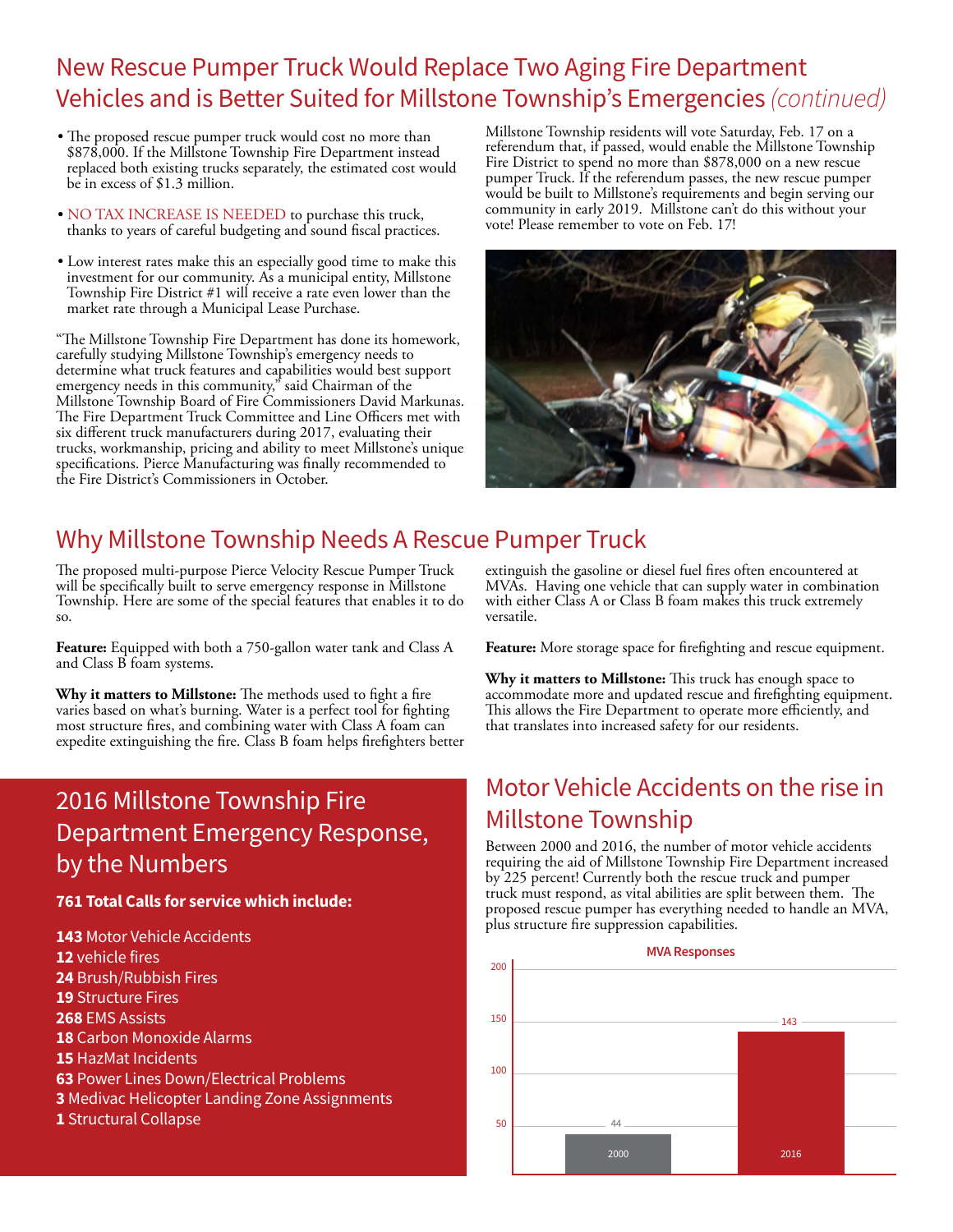

## A New Fire Truck Without a New Fire Tax

 Thanks to careful budgeting and sound fiscal practices over the years, Millstone Township Fire District and the Fire Department can purchase this potentially life-saving vehicle WITHOUT a tax increase! A portion of the cost of the truck can be covered by available reserve funds, which will reduce the amount of money to be repaid under the lease purchase.

- Cost: Not to exceed \$878,000
- Lease type and terms: Ten-year Municipal Lease Purchase, after which the Fire Department will own the vehicle.
- Low interest rates make this a good time to purchase a fire truck. Millstone Township Fire District #1 will receive a lowerthan-market rate through a Municipal Lease Purchase.
- Additional savings: The new truck replaces two, 20-plusyear-old vehicles. The proposed purchase would allow the department to reduce the fleet by one vehicle, creating savings in future fuel and maintenance costs.

# Please vote on the Truck Purchase Referendum and the Fire District Budget on Feb. 17! Your Fire Department Needs Your Help!

## **What will I be voting on?**

Voters will be asked to vote on two ballot questions. One asks for voters' approval of the 2018 Millstone Township Fire District budget, which funds the Fire Department's annual operating expenses. The second question would grant the Fire District permission to purchase the rescue pumper truck.

#### **Question 1:** *Shall the Board of Fire Commissioners of Fire District No. 1 Millstone Township be authorized to expend \$2,211,788.10 in budget year 2018 with \$1,839,563 the amount to be raised by taxation?*

A yes vote supports the Fire District's annual budget. To review a complete copy of the proposed 2018 budget, please visit www.mtbofc.com.

**Question 2:** *Shall the Board of Fire Commissioners of Fire District No. 1 Millstone Township be authorized to purchase one new custom built combination rescue/pumper fire engine at a total cost not to exceed eight hundred seventy eight thousand dollars (\$878,000.00) and to issue bonds or notes to enter into a lease/purchase agreement to pay the costs thereof?"*

suited to responding to all emergencies in Millstone Township, and would replace two aging vehicles. This would be paid for through a combination of available reserve funds and Municipal Lease Purchase financing.

## **Where do I vote?**

At Millstone Township Firehouse, 461 Stage Coach Road, Millstone Township.

## **When is the poll open?**

Saturday, Feb. 17, from 2 until 9 p.m.

### **What if I can't make it to the poll?**

Registered voters may apply to vote by mail for any reason. Applications can be picked up at the County Clerk's office or found at www.monmouthcountyvotes.com. Applications must be received by mail one week prior to the election. Voters may also apply in person at the County Clerk's office up until 3 p.m. the day before the election.



A "yes" vote allows the purchase of the new fire truck, which is well-